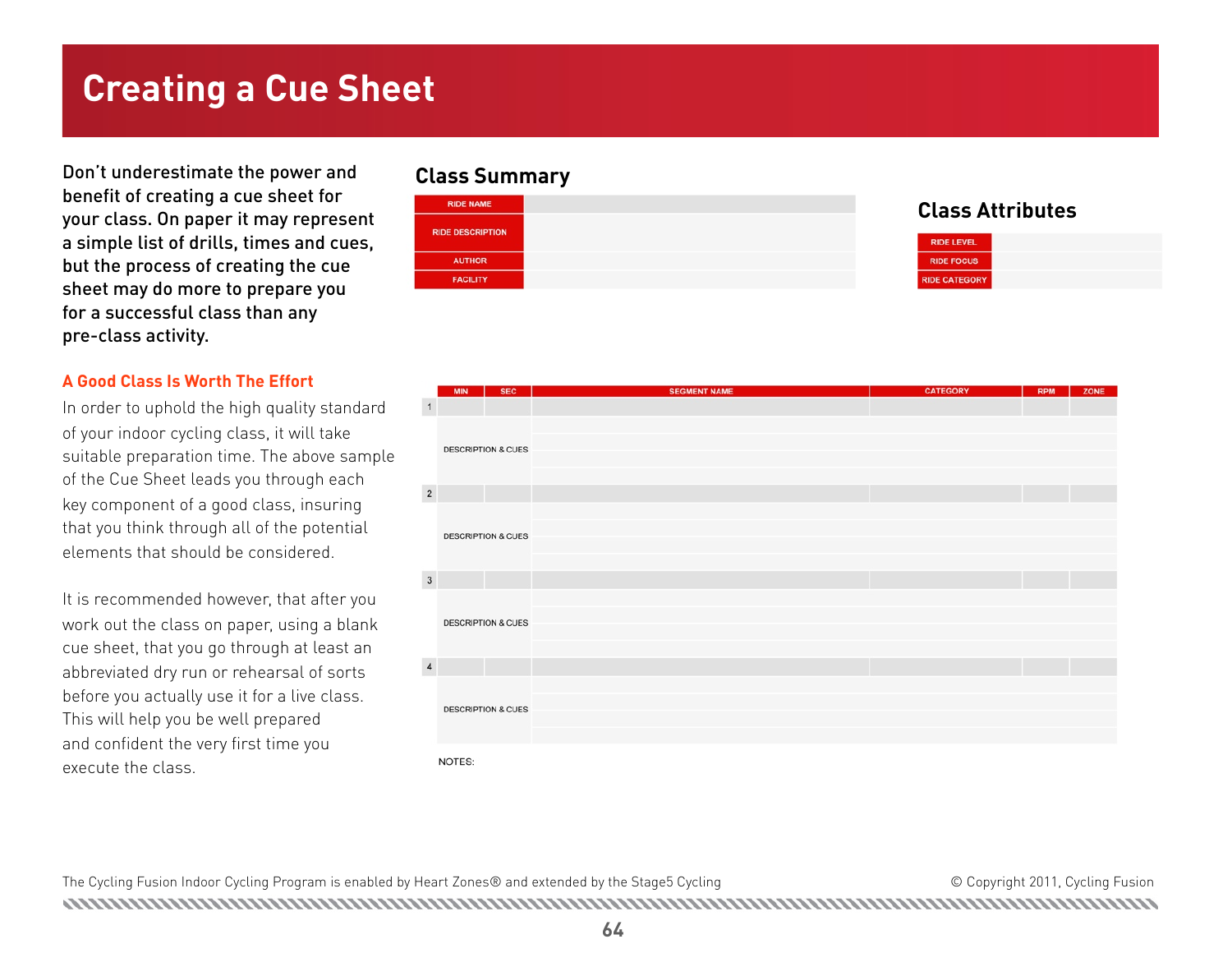## **Class Summary**

As can be seen from Cue Sheet, every good indoor cycling class starts with a Class Summary. Most of the information is pretty straight forward. Here is a brief description of some of the components of the summary:

#### **Ride Name**

Be creative, but be descriptive too. We hope to have the ability for students who are taking your indoor cycling classes to sign up by some sort of on-line or posted class schedule. When this is possible, this name will be what gets posted, and so it's part of your "marketing" of the class. Try to come up with a name that would get a potential student to stop, learn more or take your class.

#### **Ride Description**

This will be the information that class scheduling personnel may need to post your class on the Indoor Cycling schedule. Remember that students always have a choice for where they spend the few minutes they've managed to carve out of their busy schedules. Provide a short, well-thought description of your class.

## **Class Attributes**

Every indoor cycling class can be defined by their Class Attributes. These help to "frame" the class for two main purposes. First it will help the author/instructor stay focused on their objectives for the class, to insure the class is cohesive and effective. Secondly, it helps the students better select what ride they want to do. This is especially true if students have their own training plans and objectives. Just a review of the Class Attributes will help them see how well one

class vs another will match up with the type of workout they need on any given day.

## **Ride Level**

While different levels of fitness and cycling ability can ride together in the same class, it is often useful to create a class specifically geared towards one level or another. This can help the instructor maximize the benefits to those students. A well designed class will usually target one specific level.

| <b>RIDE NAME</b><br><b>RIDE DESCRIPTION</b> |                 |                               |                     | <b>CUE SHEET</b>     |  |            |      |
|---------------------------------------------|-----------------|-------------------------------|---------------------|----------------------|--|------------|------|
|                                             |                 |                               |                     | <b>RIDE LEVEL</b>    |  |            |      |
| <b>AUTHOR</b>                               |                 |                               |                     | <b>RIDE FOCUS</b>    |  |            |      |
|                                             | <b>FACILITY</b> |                               |                     | <b>RIDE CATEGORY</b> |  |            |      |
| $\overline{1}$                              | <b>MIN</b>      | <b>SEC</b>                    | <b>SEGMENT NAME</b> | <b>CATEGORY</b>      |  | <b>RPM</b> | ZONE |
|                                             |                 | <b>DESCRIPTION &amp; CUES</b> |                     |                      |  |            |      |
| $\sqrt{2}$                                  |                 |                               |                     |                      |  |            |      |
|                                             |                 | <b>DESCRIPTION &amp; CUES</b> |                     |                      |  |            |      |
| $_{\rm 3}$                                  |                 |                               |                     |                      |  |            |      |
|                                             |                 | <b>DESCRIPTION &amp; CUES</b> |                     |                      |  |            |      |
| $\overline{4}$                              |                 |                               |                     |                      |  |            |      |
|                                             |                 | <b>DESCRIPTION &amp; CUES</b> |                     |                      |  |            |      |

The Cycling Fusion Indoor Cycling Program is enabled by Heart Zones® and extended by the Stage5 Cycling extended with the Stage5 Cycling Content of Copyright 2011, Cycling Fusion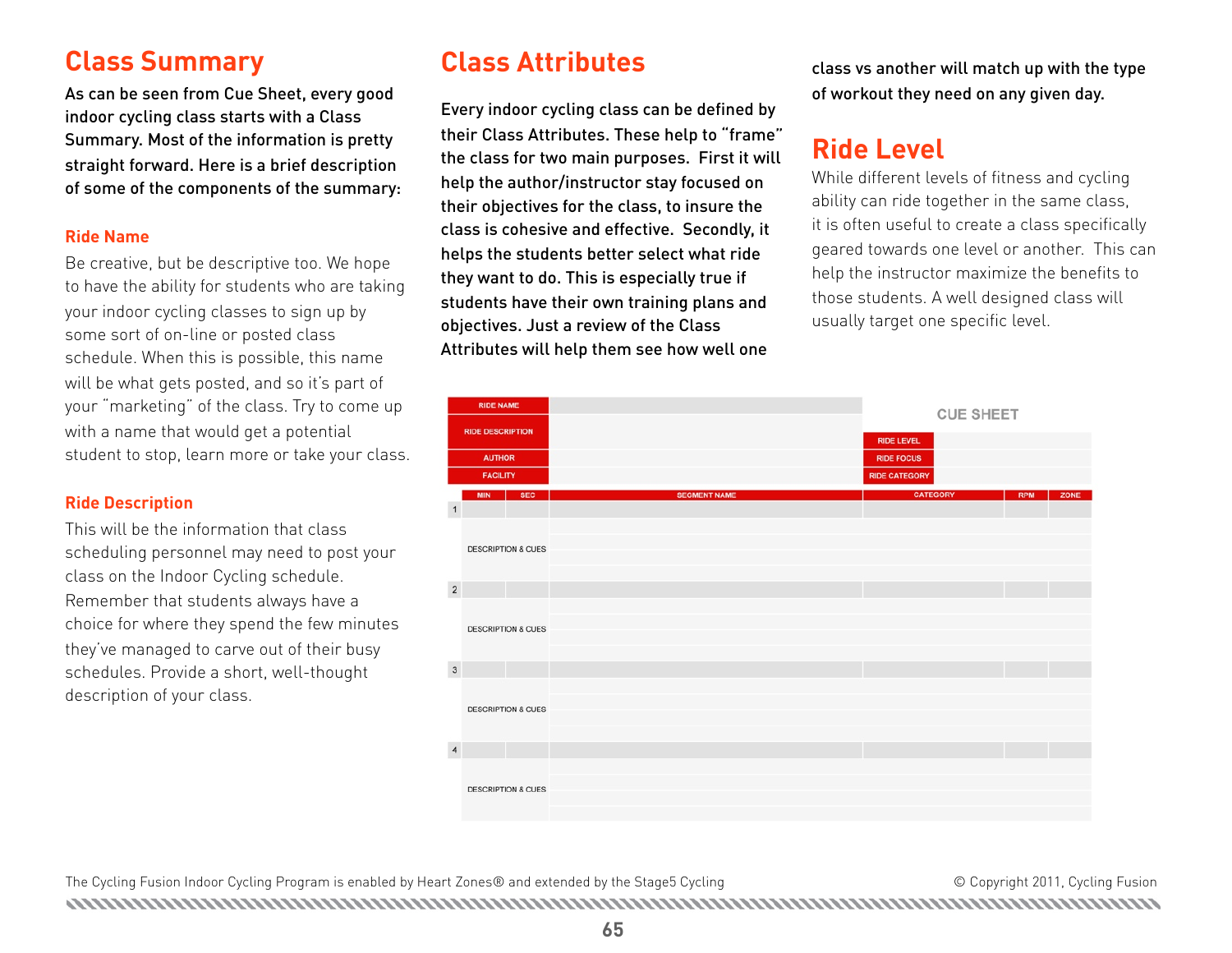If you intend multiple levels to ride together in a class, the level should be listed as "Specialty". Its meaning is yours to interpret and explain on a class by class basis.

## **The Levels are:**

#### **Foundations (Beginner):**

#### Provide an inviting & comfortable

environment. Establish good form as a foundation for all future classes. Have fun while building a fundamental fitness level. Recruit brand new riders. Create an environment for riders content to stay inside. Demonstrate inclusiveness.

#### **Conditioning (Intermediate):**

Establish a strong aerobic base, and the foundational knowledge to train properly with a heart monitor. Demonstrate and track results with software. Prepare for Power Training. Expose students to using video as a valid instructional supplement.

#### **Performance (Advanced):**

Uncover the athlete within. Transition from conditioning to training. Experience the fitness benefits of a well executed plan. Convey advanced concepts in training and Cycling in class. Provide targeted training opportunities for competitive riders.

#### **Specialty Classes:**

To provide riding variety with no boundaries except safety. Transport the rider to another place, which may not always be cycling related. Focus more on the experience, than the results. Specialty classes can include benefit rides, a stage of the Tour de France, cross training or a mind body focus. Create opportunities for promotional events for the cycling program or the fitness facility.

## **Ride Focus**

The class focus is the over-riding area of training concentration. Classes can be uniquely focused on one aspect of training, or they can be a combination. Rationale for choosing one focus over another will stem from a wide array of motivations from cycling specific training principles to simply the desire to have fun and "mix it up". Some Focus selections are:

#### **Riding Form & Equipment Comfort:**

Assuming a proper bike setup so as to keep the rider safe and in the best position to prevent injury, the second most important thing to learn is proper form on the bike. This will translate into both continued injury prevention as well as performance enhancements later as the rider becomes more fit. Equipment comfort includes

everything from Bike Setup to what clothes and shoes are most appropriate when riding. Proper shoes and shorts can make a huge difference in how the ride feels, and even further injury prevention with regards to ones feet, knees and legs.

#### **Technique and Skill:**

Various areas of riding technique can be explored and trained. This can include pedal mechanics, speed work and climbing. These classes tend to provide more instruction and coaching. The specific drills both help riders develop technique and reinforce what was just practiced.

#### **Aerobic Conditioning:**

Numerous classes can be designed to target aerobic fitness. These specific classes can focus on shorter efforts promoting stamina and longer, steady state efforts emphasizing endurance. The goal of each drill will be to place appropriate stress on the aerobic system.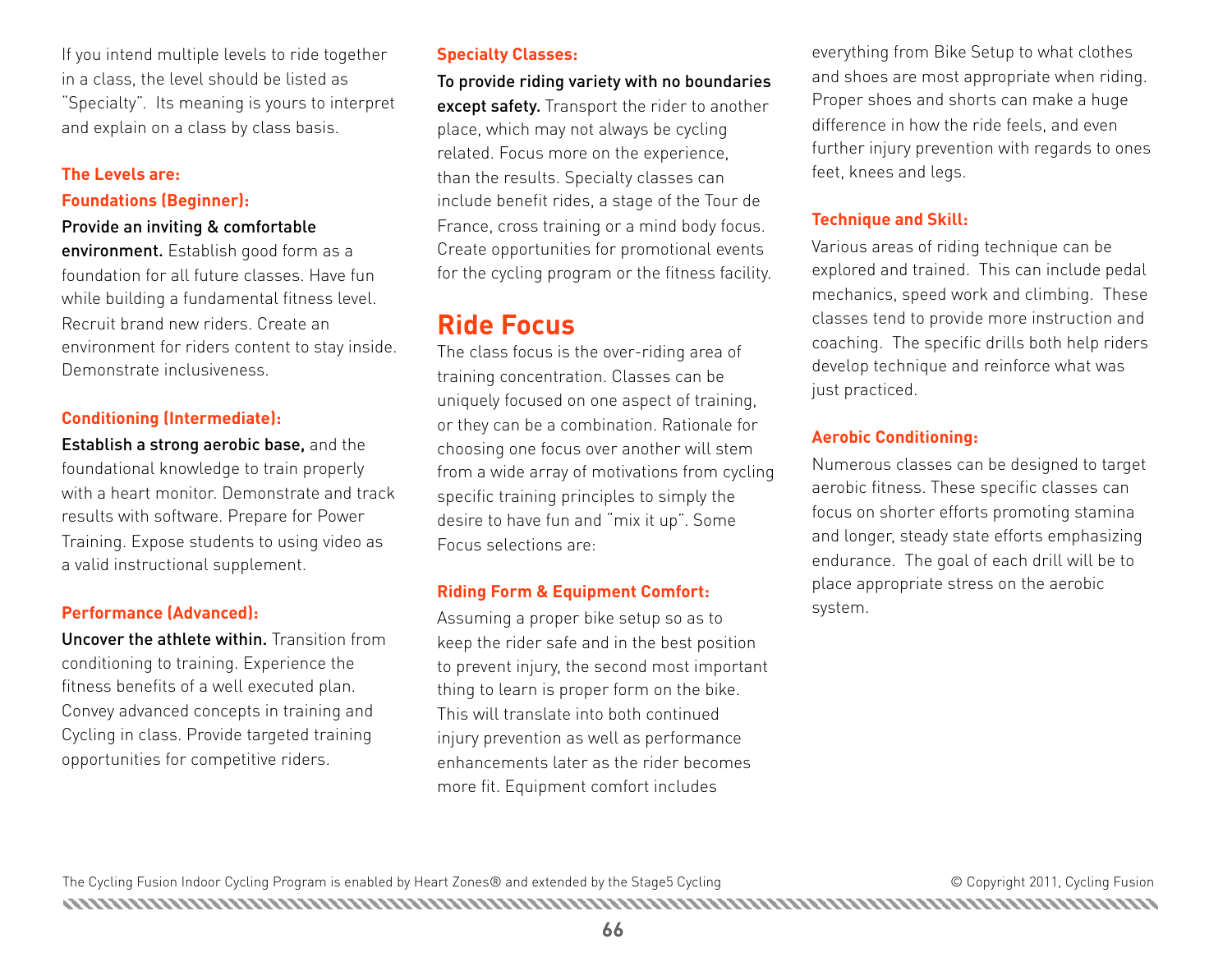#### **Muscular Conditioning:**

Numerous classes can be designed to target muscular strength and endurance. These specific classes can focus on short, harder efforts promoting strength and long, moderate efforts emphasizing muscular endurance. The goal of each drill will be to place appropriate stress on the muscular system.

#### **Heart Zones®:**

Despite the overwhelming science and anecdotal knowledge base that is now readily available on proper aerobic training, the use of a heart monitor and the understanding of how to use one's own heart rate training zones, continues to be poorly understood or utilized by riders inside and out. The Heart Zones® focus promotes proper education and usage of this vital tool for conditioning any athlete; the heart monitor. The variety of training objectives, techniques and drills are almost endless in this area of Focus.

#### **Power Training:**

Power Training is not just for the elite or the financially well off anymore. Indoor Bike manufacturers have recently made Power bikes affordable and reachable to the average fitness facility, and so our training focus here is on establishing our power baselines and then improving them for improved fitness or

performance. Power Training is also not just for outdoor cyclists, since it represents one of the most effective methods of insuring a student doesn't get "stuck" or plateau on any given fitness level.

#### **Mind-Body Connection:**

There are many facets of the Mind-Body Connection. Building mental toughness and discipline is essential for any athlete who wants to continue advancing in their sport. However, for the highly competitive or elite rider, this may be the only thing that separates them from finishing on the podium or not. For those who don't ride outside, the Mind-Body experience may be the biggest draw for them when they think of Indoor Cycling. There are very powerful physical and emotional responses that can be evoked with the right environment and combination of physical, visual and auditory stimulation.

## **Ride Category**

These constitute the type of training that is being implemented in order to accomplish the objectives of the Ride Focus, but always in the context of the Ride Level. This aspect of working within the context of the Ride Level is how we provide an environment for proper growth appropriate for each population group we serve.

For example, a Foundations level class with a category of Strength would use different techniques for building strength than an advanced class. The instructor from the Foundations class might cue their students to add just enough resistance to feel a slight burn in their quads. The Performance class instructor might cue the class to increase their gear or resistance until their Watt reading is equivalent to an additional 20% of their body weight in Watts.

#### Sample Ride Categories are:

#### **Steady State:**

Steady State rides are the staple and foundation of periodized training and aerobic base building in general. These are highly recommended for those just starting out, or those who have been in shape in the past, but have been away from consistent exercise for a while. Steady State rides generally use a greater percentage of Fat as your body's fuel, so those primarily interested in weight reduction will surely want this as a large percentage of their rides. Steady State rides also protect against heart attack by eventually lowering your resting and ambient heart rate. Finally, for the competitive athlete, steady state rides increases your aerobic capacity which affect the body's ability to store and transport fuel. They also push the riders

The Cycling Fusion Indoor Cycling Program is enabled by Heart Zones® and extended by the Stage5 Cycling  $\blacksquare$   $\blacksquare$   $\blacksquare$   $\blacksquare$   $\blacksquare$   $\blacksquare$   $\blacksquare$   $\blacksquare$   $\blacksquare$   $\blacksquare$   $\blacksquare$   $\blacksquare$   $\blacksquare$   $\blacksquare$   $\blacksquare$   $\blacksquare$   $\blacksquare$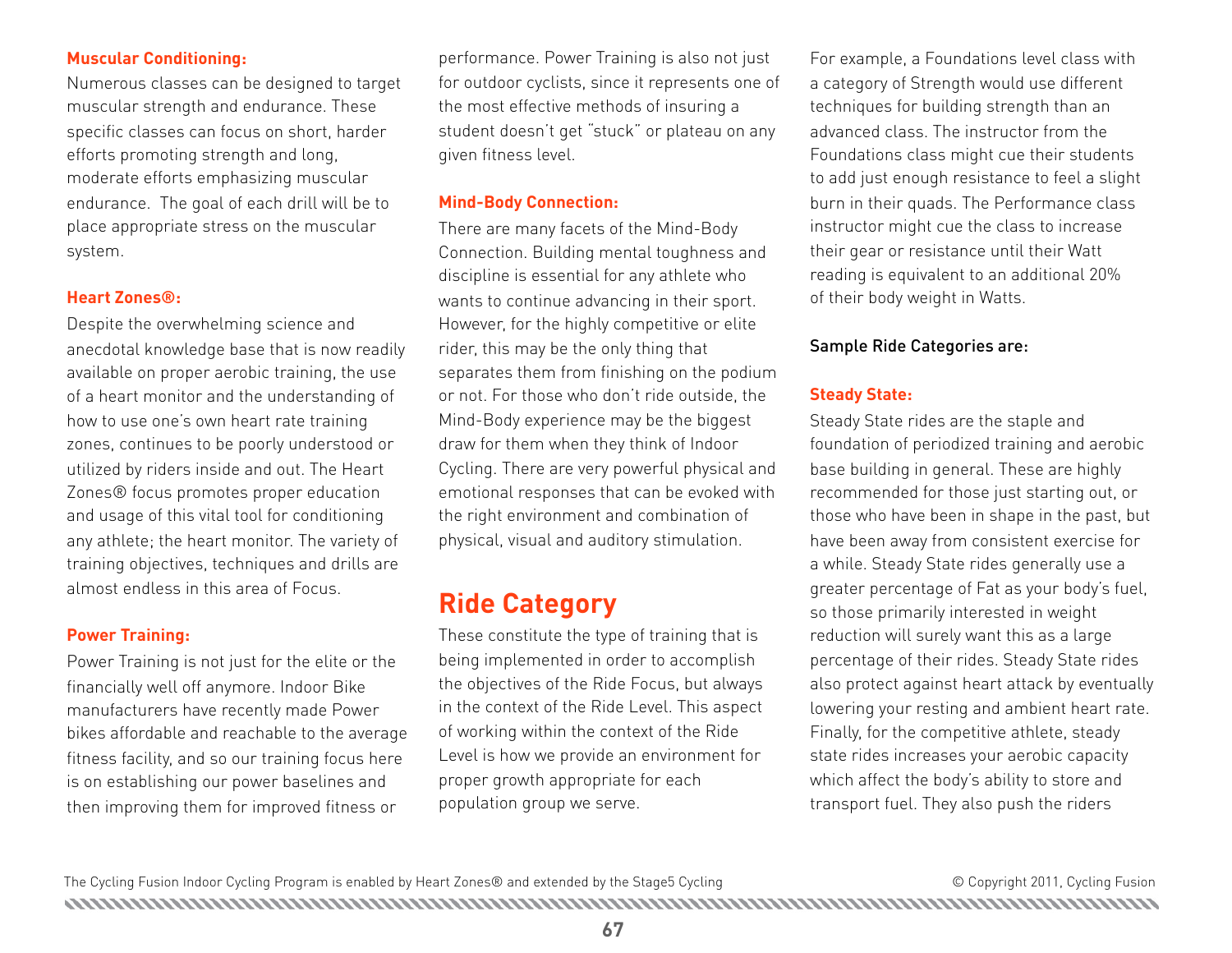ability to master sustainability for cadence, heart rate, position and mental focus.

#### **Strength:**

Strength rides are probably the most popular ride (and most commonly found from one fitness facility to another). These rides are intense, and straddle the aerobic and anaerobic systems throughout the ride. The muscular strength of the legs can be developed through these classes. In addition, the cardiovascular impact combined with the additional strength will often result in Improved climbing ability. In the Performance level classes, the ability to maintain mental toughness throughout the ride is a common and consistent goal for participants in Strength classes.

#### **Interval:**

Interval training is for those riders who want to take their abilities "to the next level". Sustaining higher power or increasing and decreasing your work through the top two Heart Zones® will enable your aerobic and anaerobic systems to withstand more and higher levels of effort. Without interval training, you can master your existing level of fitness, and fine tune it to optimum efficiency, but you will likely not increase your ceiling of capabilities. Interval training pushes you to the next level.

This Ride Category can be further sub divided by a choice of **interval sets**. An interval set contains a period of work followed by a period of recovery. An interval set of 1 X 2 indicates that the recovery time (the second number) should be twice as long as the working time (the first number). Here is the list of commonly used interval sets:

#### 1 X 1 1 X 1.5

1 X 2

- 1 X 2.5
- 1 X 3
- 1 X 4
- 1 X 5

#### **Active Recovery:**

Recovery rides are required for the active resting and rebuilding of the body. They promote healing, circulate oxygen to tired muscles, ligaments, tendons, and other parts of the body after strenuous exercise. Best of all though, it increases your work capacity, leading to improved performance. These rides are also an excellent way for a beginner to vary or lengthen their classes without pushing themselves too hard.

#### **Skill Specific:**

While primarily geared toward the Performance or Advanced classes, there is

enough latitude with skill development that it could indeed be used at every Ride Level. The sport of cycling has its share of specific skills that can be improved upon for maximum performance. Some of these skills are actually easier to develop indoors than they are outdoors, and as such, it is important to provide classes in this Ride Category to address these skills.

Like the Ride Category of Intervals, Skill Specific classes are further sub divided by a choice of specific skills:

Climbing Sprinting Pace-lining Lactate Tolerance Threshold Management Mental Discipline Pedal Stroke

The Cycling Fusion Indoor Cycling Program is enabled by Heart Zones® and extended by the Stage5 Cycling  $\blacksquare$   $\blacksquare$   $\blacksquare$   $\blacksquare$   $\blacksquare$   $\blacksquare$   $\blacksquare$   $\blacksquare$   $\blacksquare$   $\blacksquare$   $\blacksquare$   $\blacksquare$   $\blacksquare$   $\blacksquare$   $\blacksquare$   $\blacksquare$   $\blacksquare$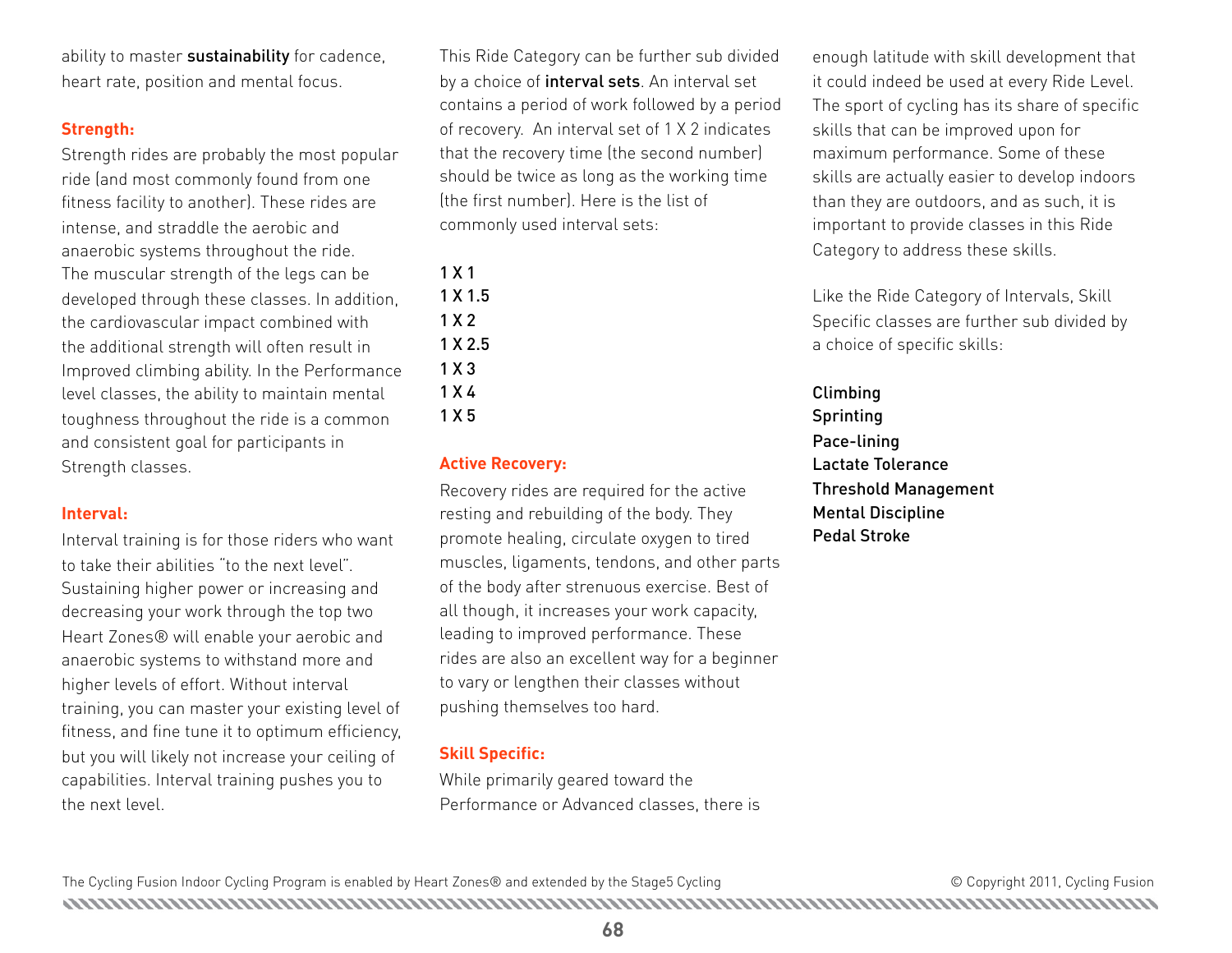# **Class Structure**

The Class Structure of the Cue Sheet is where your class actually begins. This will be our best way to insure quality, consistency and compliance. Whether the instructor uses a paper form to prepare their class, or if they use an application like Class Builder™ (a mobile devices application developed by Cycling Fusion™), the structure and guidelines will remain the same.

## **Ride Segments**

A Ride Segment is a horizontal section than can contain numerous related rows. There are three types of segments: Warm Up, Working Segments, Cool Down. Each of these major Segment types will be discussed below.

#### **NOTE:**

An individual Ride Segment is equivalent to One Song. We don't refer to it as just a song though, since it could have been a piece of music that has been mixed (combination of songs).

#### **RPM**

It is recommended that in most cases, you provide a target cadence range for your

|                         | <b>RIDE NAME</b>              |                               | <b>Prelude to a Climb</b>                                                  |                                         |            |                |  |
|-------------------------|-------------------------------|-------------------------------|----------------------------------------------------------------------------|-----------------------------------------|------------|----------------|--|
|                         |                               |                               | This class will help new riders develop strength and practice standing     | <b>CUE SHEET</b>                        |            |                |  |
| <b>RIDE DESCRIPTION</b> |                               |                               | and balance on short climbs.                                               | <b>Beginnner</b><br><b>RIDE LEVEL</b>   |            |                |  |
| <b>AUTHOR</b>           |                               |                               | <b>Tom Scotto</b>                                                          | <b>Strength</b><br><b>RIDE FOCUS</b>    |            |                |  |
| <b>FACILITY</b>         |                               |                               | <b>Cycling Fusion</b>                                                      | <b>RIDE CATEGORY Muscular Endurance</b> |            |                |  |
|                         | <b>MIN</b>                    | <b>SEC</b>                    | <b>SEGMENT NAME</b>                                                        | <b>CATEGORY</b>                         | <b>RPM</b> | <b>ZONE</b>    |  |
| $\mathbf{1}$            | 6                             | 30                            | Intro / Warm-Up                                                            | Warm-Up                                 | 90         | $1 - 2$        |  |
|                         |                               |                               | Start with noticeable resistance                                           |                                         |            |                |  |
|                         | <b>DESCRIPTION &amp; CUES</b> |                               | Relax your shoulders, arms and hands.                                      |                                         |            |                |  |
|                         |                               |                               | Explain the purpose of the workout - Emphasis on standing for beginners    |                                         |            |                |  |
|                         |                               |                               |                                                                            |                                         |            |                |  |
| 2                       | 4                             | 00                            | <b>Practice Standing and Balance</b>                                       | <b>Skill Specific</b>                   | 72         | $2 - 3$        |  |
|                         | <b>DESCRIPTION &amp; CUES</b> |                               | Short standing efforts                                                     |                                         |            |                |  |
|                         |                               |                               | Option 1: Stop legs and stand to practice balance                          |                                         |            |                |  |
|                         |                               |                               | Option 2: Stand with legs moving                                           |                                         |            |                |  |
|                         |                               |                               | Focus on Form and NOT on leg speed                                         |                                         |            |                |  |
| 3                       | $\mathbf{2}$                  | 00                            | <b>Recovery</b>                                                            | <b>Active Recovery</b>                  | 85         | $\overline{2}$ |  |
|                         |                               |                               | Take time to rest and prepare for the upcoming climb                       |                                         |            |                |  |
|                         |                               |                               | Allow the legs to recover                                                  |                                         |            |                |  |
|                         |                               | <b>DESCRIPTION &amp; CUES</b> | Allow your breathing rhythm to slow as your effort level returns to Zone 2 |                                         |            |                |  |
|                         |                               |                               |                                                                            |                                         |            |                |  |
| 4                       | 5                             | 30                            | <b>Moderate Climb</b>                                                      | <b>Strength</b>                         | 72         | $2 - 3$        |  |
|                         | <b>DESCRIPTION &amp; CUES</b> |                               | Steady seated climb with short (optional) standing efforts                 |                                         |            |                |  |
|                         |                               |                               | One 10-15 second standing effort each minute                               |                                         |            |                |  |
|                         |                               |                               | If you can stand, stay seated or skip a standing effort when needed        |                                         |            |                |  |
|                         |                               |                               |                                                                            |                                         |            |                |  |

students. A single RPM number is appropriate in certain instances, but a range,

#### **Training Zone(s)**

Determine the training zones that riders should target for each drill. More importantly, decide how to describe how each zone will feel and what riders may experience.

#### **Warmup & Cool Down Segments**

The first Segment is already labeled as the Warm Up Segment. The last Segment in the class (as seen in Figure X) shows the Cool Down Segment. These will constitute the "book ends" of every Class Cue Sheet, and are by in large one single song. However, even though these are typically a single song, the Instructor may want multiple Segment cues even a small range, is usually more realistic. Warm Un Seqment. The last Seqment in the

The Cycling Fusion Indoor Cycling Program is enabled by Heart Zones® and extended by the Stage5 Cycling Come may be copyright 2011, Cycling Fusion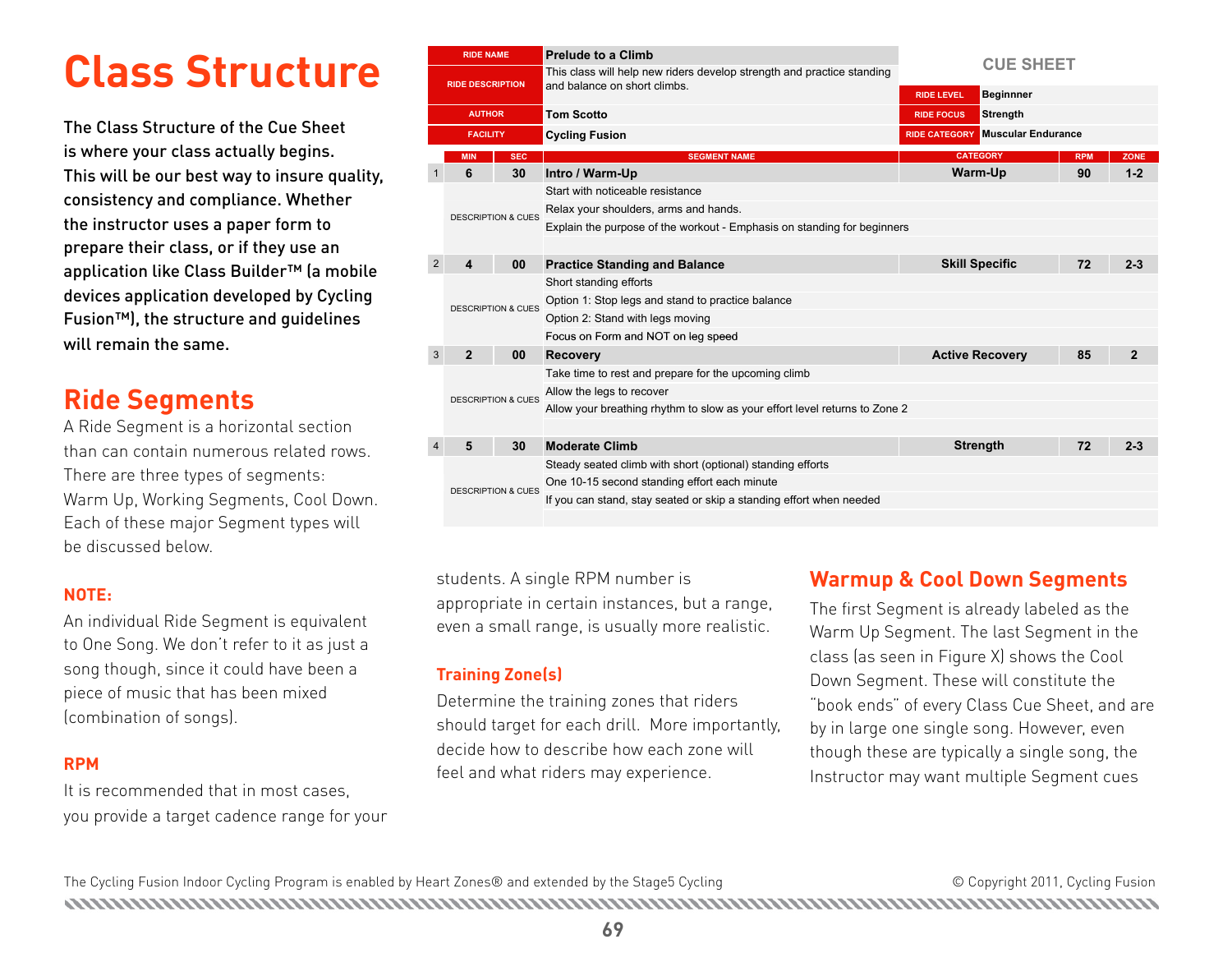to help the introduce the class, or provide closure to the end.

#### **Segment Details**

Each Segment has a series of details that are comprised of the components mentioned above, as well as its Name and its designated Category.

#### **Segment Summary Row**

Just as the entire class has a summary section, each Segment is summarized on its top row.

Each Segment will start out with the length of its entire song. The Minutes of the song are entered into the first cell, and the Seconds are entered into the second cell. In the above example, it shows a Segment that is 5 minutes and 30 seconds long.

This top row is where the Segment Name is entered. The example above shows the name "Warm Up" for the Warm Up Segment and "First Mild Climb" for the first Working Segment.

Segments should be confined to one Category. This stands to reason since the average song is typically 4 to 5 minutes long, and it can be confusing to try and implement more than one type of training in this short a time frame..

### **Specific Cues**

The Cue Text area is probably the most important section on the Cue Sheet. This is where the Instructor's notes or reminders for each Cue is entered. In general, the fewer the words, the easier it will be to both read and remember. Be as brief as possible, but be clear.

Ironically, this is an area most ignored by instructors, but may provide the greatest benefit. This is the time where you think **SOLIGE** through each drill. What will encourage your **AUTHOR Tom Scotto RIDE FOCUS Strength**

riders? What do they need to be reminded of? Are there intermediate time checks that should be given? Are there options that can be given to advanced or challenged riders? This is the time to think through these cues and instructions and decide how to best say them in the heat of the moment.

#### **Printing a Simple Cue Sheet**

A spreadsheet version of this cue sheet is provided with this workshop.

Just remember to immediately change the file name when you begin to design a class, so that you do not over the greatest<br>**R** This is the time where you think **CUE SO** that you do not over write the template or and balance of the classes you have created.

|   | <b>MIN</b>                    | <b>SEC</b> | <b>SEGMENT NAME</b>                                                        | <b>CATEGORY</b>        | <b>RPM</b> | <b>ZONE</b>  |
|---|-------------------------------|------------|----------------------------------------------------------------------------|------------------------|------------|--------------|
|   | 6                             | 30         | Intro / Warm-Up                                                            | Warm-Up                | 90         | $1 - 2$      |
|   | <b>DESCRIPTION &amp; CUES</b> |            | Start with noticeable resistance                                           |                        |            |              |
|   |                               |            | Relax your shoulders, arms and hands.                                      |                        |            |              |
|   |                               |            | Explain the purpose of the workout - Emphasis on standing for beginners    |                        |            |              |
|   |                               |            |                                                                            |                        |            |              |
| 2 | 4                             | 00         | <b>Practice Standing and Balance</b>                                       | <b>Skill Specific</b>  | 72         | $2 - 3$      |
|   |                               |            | Short standing efforts                                                     |                        |            |              |
|   |                               |            | Option 1: Stop legs and stand to practice balance                          |                        |            |              |
|   | DESCRIPTION & CUES            |            | Option 2: Stand with legs moving                                           |                        |            |              |
|   |                               |            | Focus on Form and NOT on leg speed                                         |                        |            |              |
| 3 | 2                             | 00         | <b>Recovery</b>                                                            | <b>Active Recovery</b> | 85         | $\mathbf{2}$ |
|   | <b>DESCRIPTION &amp; CUES</b> |            | Take time to rest and prepare for the upcoming climb                       |                        |            |              |
|   |                               |            | Allow the legs to recover                                                  |                        |            |              |
|   |                               |            | Allow your breathing rhythm to slow as your effort level returns to Zone 2 |                        |            |              |
|   |                               |            |                                                                            |                        |            |              |
|   | 5                             | 30         | <b>Moderate Climb</b>                                                      | <b>Strength</b>        | 72         | $2 - 3$      |
|   | <b>DESCRIPTION &amp; CUES</b> |            | Steady seated climb with short (optional) standing efforts                 |                        |            |              |
|   |                               |            | One 10-15 second standing effort each minute                               |                        |            |              |
|   |                               |            | If you can stand, stay seated or skip a standing effort when needed        |                        |            |              |
|   |                               |            |                                                                            |                        |            |              |

The Cycling Fusion Indoor Cycling Program is enabled by Heart Zones® and extended by the Stage5 Cycling Come may be copyright 2011, Cycling Fusion COPYRIGHT © CYCLING FUSION. ALL RIGHTS RESERVED. CYCLING FUSION 1.0 ALL RIGHTS RESERVED. VERSION 1.0 ALL RIGHT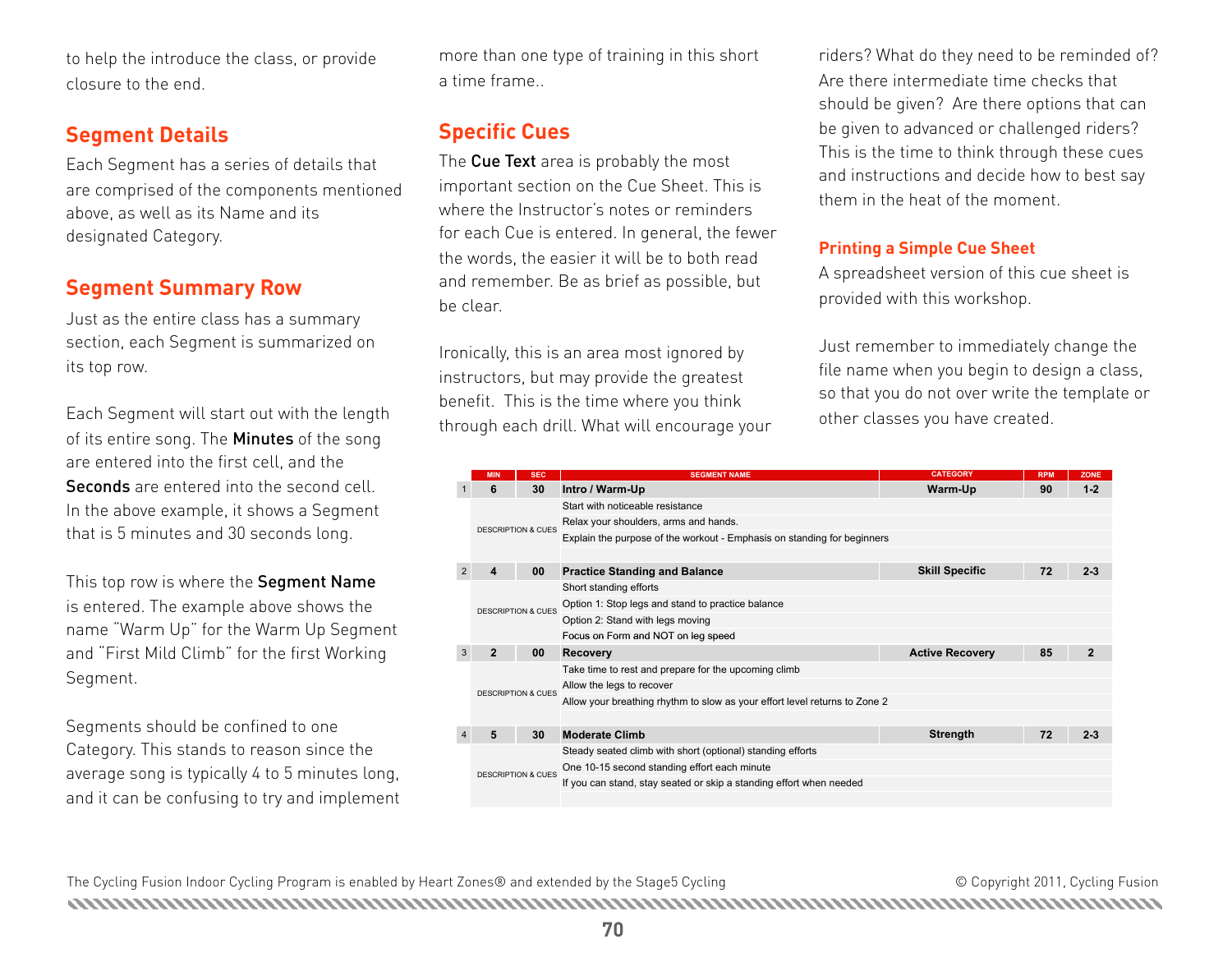| <b>RIDE NAME</b>        |                               |                     |                      | <b>CUE SHEET</b>          |  |  |
|-------------------------|-------------------------------|---------------------|----------------------|---------------------------|--|--|
| <b>RIDE DESCRIPTION</b> |                               |                     |                      |                           |  |  |
|                         |                               |                     | <b>RIDE LEVEL</b>    |                           |  |  |
|                         | <b>AUTHOR</b>                 |                     | <b>RIDE FOCUS</b>    |                           |  |  |
| <b>FACILITY</b>         |                               |                     | <b>RIDE CATEGORY</b> |                           |  |  |
|                         | <b>MIN</b><br><b>SEC</b>      | <b>SEGMENT NAME</b> | <b>CATEGORY</b>      | <b>RPM</b><br><b>ZONE</b> |  |  |
| $\overline{1}$          |                               |                     |                      |                           |  |  |
|                         |                               |                     |                      |                           |  |  |
|                         | <b>DESCRIPTION &amp; CUES</b> |                     |                      |                           |  |  |
|                         |                               |                     |                      |                           |  |  |
| $\overline{2}$          |                               |                     |                      |                           |  |  |
|                         |                               |                     |                      |                           |  |  |
|                         | <b>DESCRIPTION &amp; CUES</b> |                     |                      |                           |  |  |
|                         |                               |                     |                      |                           |  |  |
|                         |                               |                     |                      |                           |  |  |
| $\mathbf{3}$            |                               |                     |                      |                           |  |  |
|                         |                               |                     |                      |                           |  |  |
|                         | <b>DESCRIPTION &amp; CUES</b> |                     |                      |                           |  |  |
|                         |                               |                     |                      |                           |  |  |
| $\overline{4}$          |                               |                     |                      |                           |  |  |
|                         |                               |                     |                      |                           |  |  |
|                         | <b>DESCRIPTION &amp; CUES</b> |                     |                      |                           |  |  |
|                         |                               |                     |                      |                           |  |  |
|                         |                               |                     |                      |                           |  |  |

NOTES: